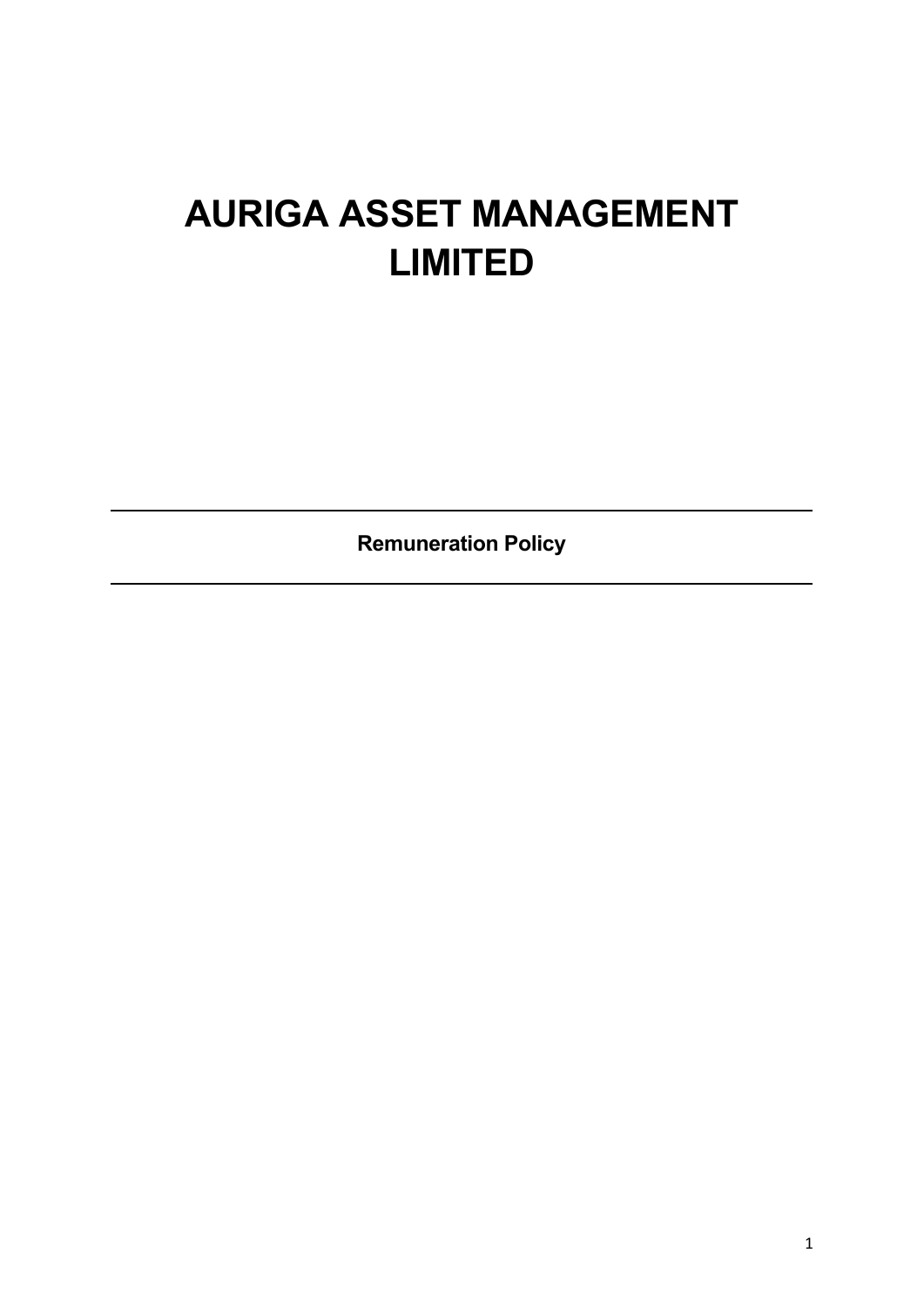# Version Control

| <b>Version</b> | <b>Date</b> | Author                | <b>Changes/Modifications</b>                                                             | <b>Status</b> |
|----------------|-------------|-----------------------|------------------------------------------------------------------------------------------|---------------|
| 1.0            | 15.05.2017  | Mrs. Claire Camilleri | <b>First Draft</b>                                                                       | Approved      |
| $1.1\,$        | 2018        | Mr Kyle Debono        | Reviewed - no material<br>changes                                                        | N/A           |
| 1.2            | 2019        | Mr Kyle Debono        | Reviewed - no material<br>changes                                                        | N/A           |
| 2.0            | 28.12.2020  | Mr. Kyle Debono       | Revised following<br>planned changes to the<br>nature of the business<br>of the Company. | Approved      |
| 3.0            | 10.03.2021  | Mr. Kyle Debono       | Inclusion of SFDR<br>requirements                                                        | Approved      |
|                |             |                       |                                                                                          |               |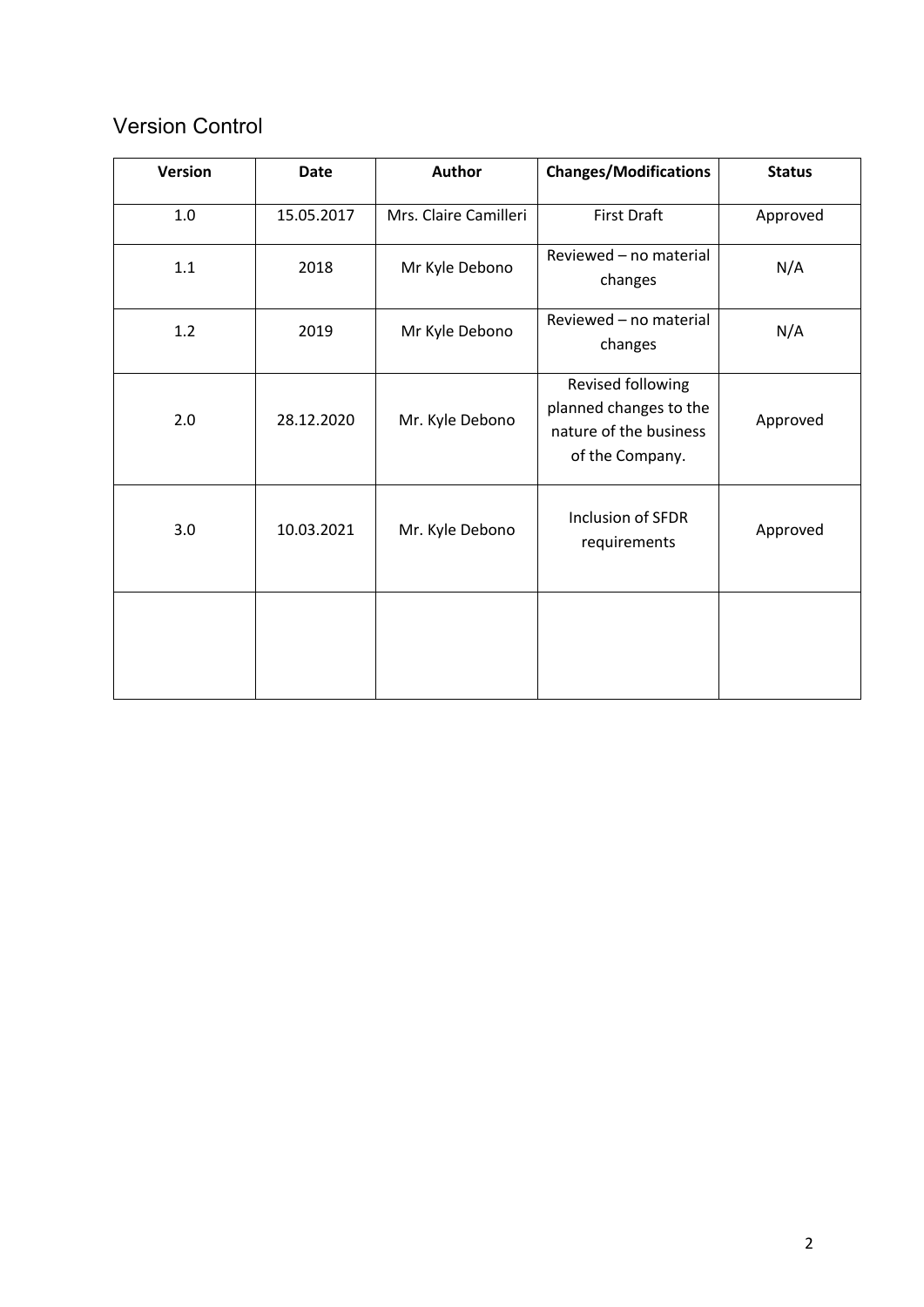# **Table of Contents**

| 1.  |      |  |  |  |  |
|-----|------|--|--|--|--|
| 2.  |      |  |  |  |  |
| 3.  |      |  |  |  |  |
| 4.  |      |  |  |  |  |
| 5.  |      |  |  |  |  |
|     | 5.1. |  |  |  |  |
|     | 5.2  |  |  |  |  |
| 6.  |      |  |  |  |  |
| 7.  |      |  |  |  |  |
|     | 7.1  |  |  |  |  |
|     | 7.2  |  |  |  |  |
| 7.3 |      |  |  |  |  |
| 8.  |      |  |  |  |  |
| 9.  |      |  |  |  |  |
| 10. |      |  |  |  |  |
|     | 10.1 |  |  |  |  |
|     | 10.2 |  |  |  |  |
| 11. |      |  |  |  |  |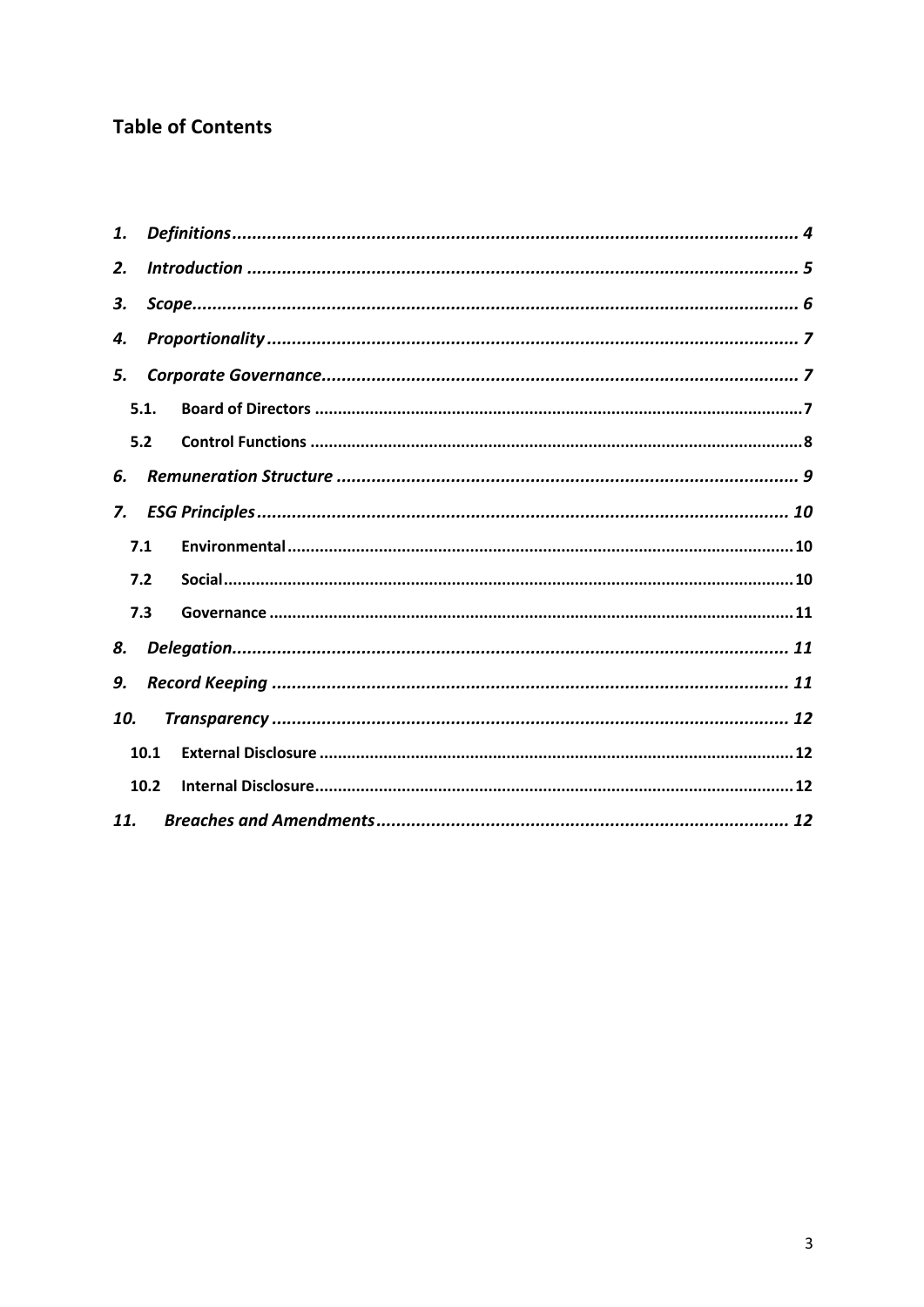# **1. Definitions**

In this Policy, unless the context otherwise requires, the following definitions apply:

| <b>Board of Directors</b>           | means the Board of Directors of the Company.                                                                                                                                                                                                                                                                                                                                                                                                                                                                                                                                                                             |  |
|-------------------------------------|--------------------------------------------------------------------------------------------------------------------------------------------------------------------------------------------------------------------------------------------------------------------------------------------------------------------------------------------------------------------------------------------------------------------------------------------------------------------------------------------------------------------------------------------------------------------------------------------------------------------------|--|
| Company                             | means Auriga Asset Management Limited, a limited liability company registered<br>and incorporated under the laws of Malta on the 19th April, 2013 bearing<br>Company Registration Number C 60085 and having its registered office address at<br>"Skyway Offices", Block C, Office 7, 179 Triq Marina, Pieta' PTA 9042, Malta.                                                                                                                                                                                                                                                                                            |  |
| <b>Control Functions</b>            | means the Risk Manager and the Compliance Officer of the Company.                                                                                                                                                                                                                                                                                                                                                                                                                                                                                                                                                        |  |
| Company's<br>Investment<br>Services | means the Investment Services the Company is licenced by the MFSA to provide,<br>namely:                                                                                                                                                                                                                                                                                                                                                                                                                                                                                                                                 |  |
|                                     | Alternative Investment Fund Management - De Minimis - in accordance<br>with AIFM Directive, in relation to Professional Clients (including Collective<br>Investment Schemes) and Eligible Counterparties;                                                                                                                                                                                                                                                                                                                                                                                                                |  |
|                                     | UCITS Management in accordance with UCITS Directive, in relation to<br>Professional Clients (including Collective Investment Schemes) and Eligible<br>Counterparties;                                                                                                                                                                                                                                                                                                                                                                                                                                                    |  |
|                                     | Individual Portfolio Management on a client by client basis in accordance<br>with MiFID II, in relation to Professional Clients (including Collective<br>Investment Schemes) and Eligible Counterparties;                                                                                                                                                                                                                                                                                                                                                                                                                |  |
| ESG                                 | Environmental, Social and Governance criteria                                                                                                                                                                                                                                                                                                                                                                                                                                                                                                                                                                            |  |
| <b>Identified Staff</b>             | means categories of staff, including senior management, risk takers, control<br>functions and any employee receiving total Remuneration that falls into the<br>Remuneration bracket of senior management and risk takers, whose professional<br>activities have a material impact on the management company's risk profile or the<br>risk profiles of the Schemes that it manages and categories of staff of the<br>entity(ies) to which investment management activities have been delegated by the<br>management company, whose professional activities have a material impact on<br>the risk profiles of the Schemes. |  |
| <b>Regulatory Framework</b>         | means:                                                                                                                                                                                                                                                                                                                                                                                                                                                                                                                                                                                                                   |  |
|                                     | Alternative Investment Fund Manager Directive (2011/61/EU) ("AIFM<br>Directive");                                                                                                                                                                                                                                                                                                                                                                                                                                                                                                                                        |  |
|                                     | Commission Delegated Regulation (231/2013/EU) ("AIFM Regulation");                                                                                                                                                                                                                                                                                                                                                                                                                                                                                                                                                       |  |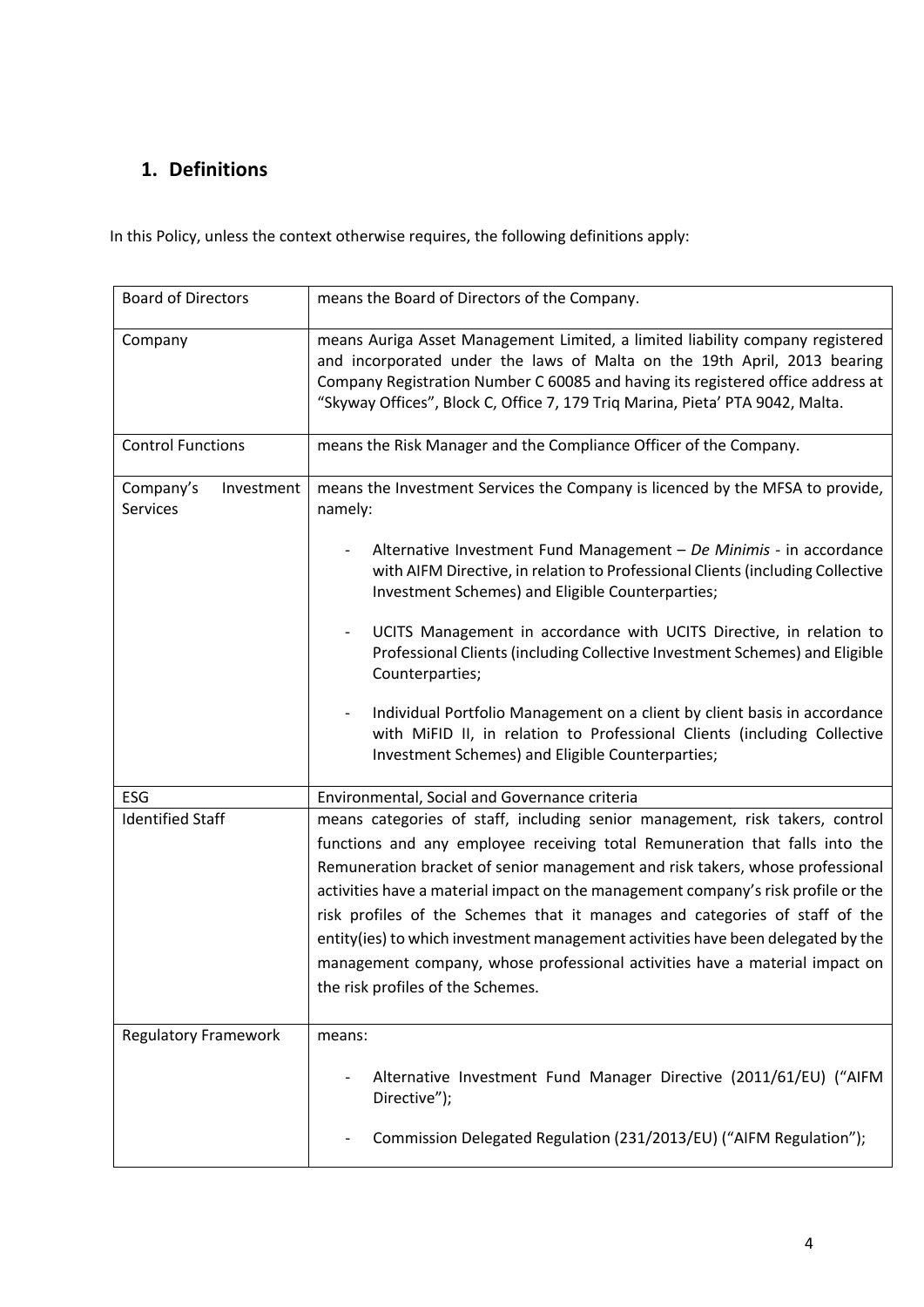|                               | Undertaking for the Collective Investment of Transferable Securities<br>Directive (2009/65/EC) ("UCITS Directive");                                                                                               |  |
|-------------------------------|-------------------------------------------------------------------------------------------------------------------------------------------------------------------------------------------------------------------|--|
|                               | Market in Financial Instruments Directive II (2014/65/EU) ("MiFID II");                                                                                                                                           |  |
|                               | Investment Services Rules For Investment Services Providers Part BIII:<br>Standard Licence Conditions Applicable To Investment Services Licence<br>Holders Which Qualify As Alternative Investment Fund Managers; |  |
|                               | Investment Services Rules For Investment Services Providers Part BII:<br>Standard Licence Conditions applicable to Investment Services Licence<br>Holders which qualify as UCITS Management Companies;            |  |
|                               | The relevant sections of the Investment Services Rules For Investment<br>Services Providers PART BI: Rules Applicable To Investment Services<br>Licence Holders Which Qualify As MiFID Companies.                 |  |
| Remuneration                  | means:                                                                                                                                                                                                            |  |
|                               | all forms of payments or benefits paid by the Company;<br>i.                                                                                                                                                      |  |
|                               | ii.<br>any amount paid by the Schemes themself, including carried<br>interest; and                                                                                                                                |  |
|                               | iii.<br>any transfer of units or shares of any Scheme managed by the<br>Company,                                                                                                                                  |  |
|                               | in exchange for professional services rendered by the Identified Staff.                                                                                                                                           |  |
| Schemes                       | means the Collective Investment Schemes managed by the Company.                                                                                                                                                   |  |
| <b>Sustainability Factors</b> | mean environmental, social and employee matters, respect for human rights, anti-<br>corruption and anti-bribery matters                                                                                           |  |

# **2. Introduction**

The purpose of this Policy is to describe the methods by means of which the Company intends to establish, implement and update its Remuneration practices – in accordance with the applicable Regulatory Framework - that are consistent with, promote sound and effective risk management and do not encourage risk-taking that is inconsistent with, the risk profiles of the Company and the Schemes.

This Policy focuses on ensuring sound and effective risk management through:

- i. The alignment with the Company's business strategy, values, key priorities and long-term goals;
- ii. The alignment with the principle of protection of clients, investors and Schemes ensuring prevention of conflict of interests; and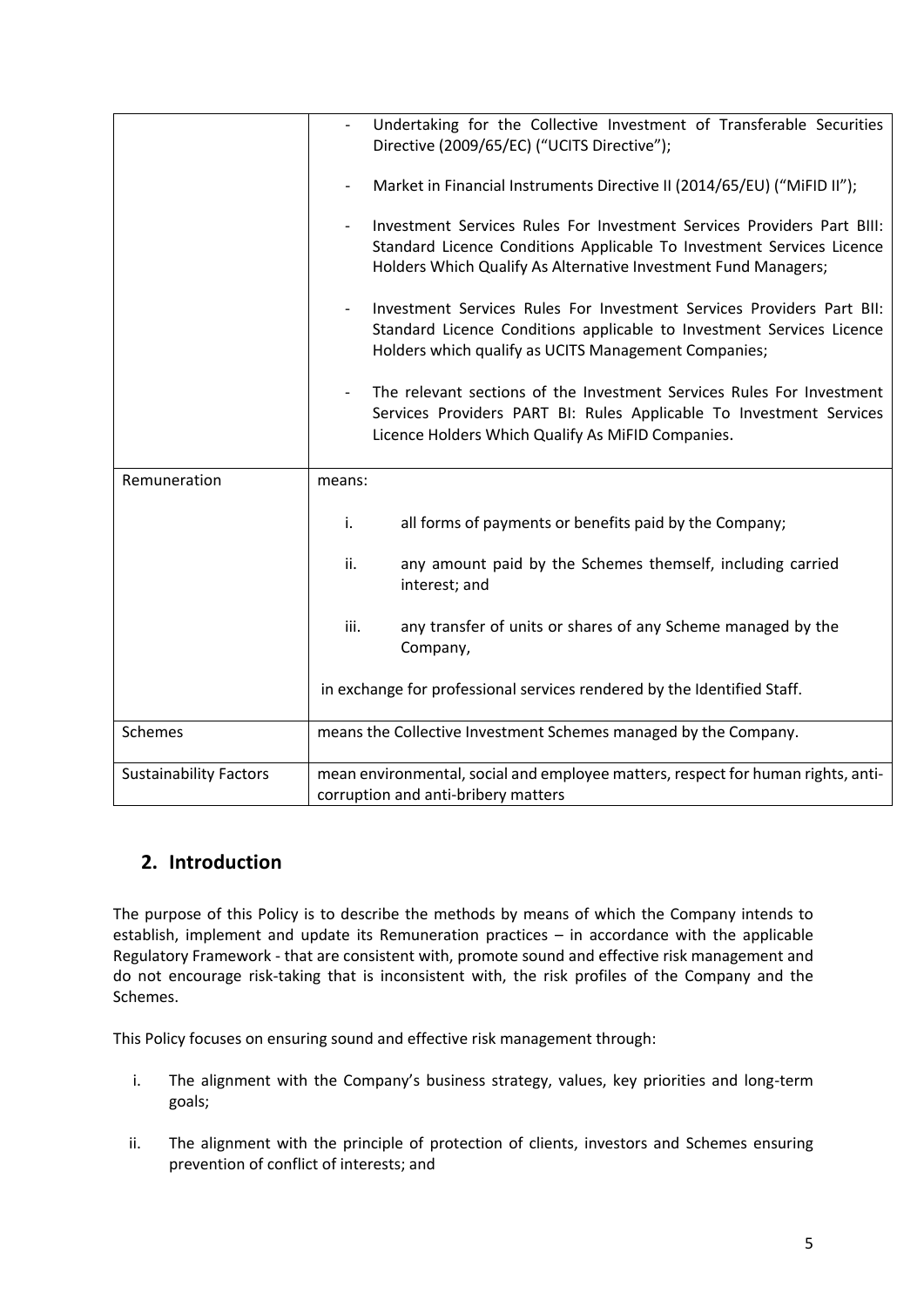iii. ensuring that the total bonus pool does not undermine the Company's capital base.

In addition, this Policy aims at ensuring that:

- i. the Company is able to attract, develop and retain high-performing and motivated employees in a competitive international market;
- ii. employees are offered a competitive and market aligned Remuneration package making fixed salaries a significant Remuneration component;
- iii. employees feel encouraged to create sustainable results and that a link exists with the Company's growth in business.

The Remuneration Policy applies to the Identified Staff as defined in Section 1 and as identified more specifically in Section 3 of this Policy.

The ultimate responsibility for the establishment and updating of the Remuneration policies lie with the Board of Directors.

## **3. Scope**

This Policy applies to the Identified Staff and it covers all aspects of the Remuneration.

The current Identified Staff is composed as per the following:

| <b>Name</b>        | Role                            |
|--------------------|---------------------------------|
|                    | Director/Chief Executive        |
| Rosario Fiorentino | Officer/Portfolio               |
|                    | Manager/Investment Committee    |
|                    | Member                          |
| Joseph Falzon      | Director/Investment Committee   |
|                    | Member, Money Laundering        |
|                    | <b>Reporting Officer</b>        |
| Michele Beneduce   | Non executive                   |
|                    | Director/Investment Comittee    |
|                    | Member                          |
| Kyle Debono        | Risk Manager/Compliance Officer |
| Aurel Bardeli      | <b>Operations Manager</b>       |

The above list shall be updated in the following circumstances:

i. Changes in the persons involved in one of the roles included in the list (removals/new appointments…);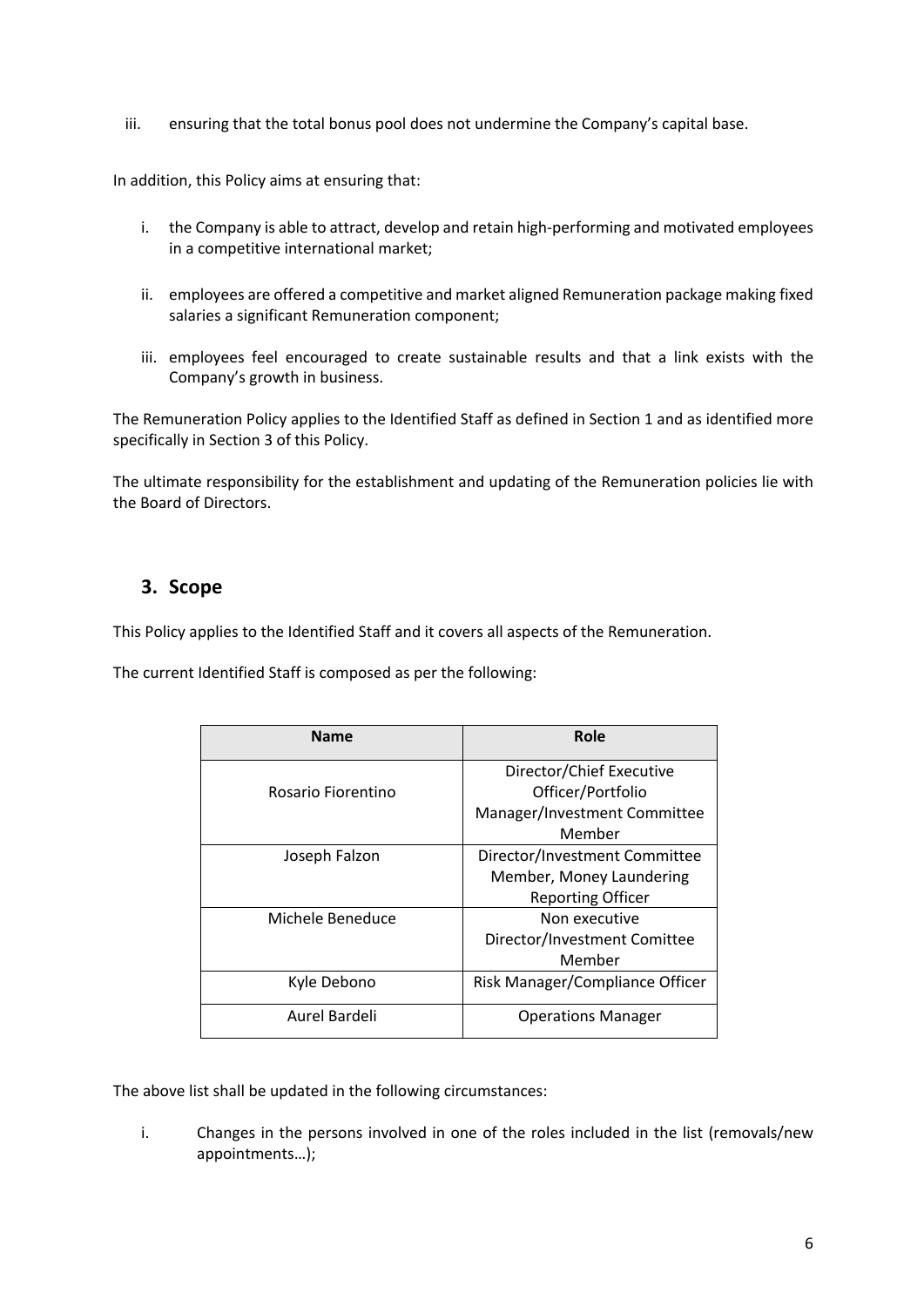ii. Changes in the roles included in the list: this may happen when new roles are introduced in the Company due to changes in its business.

# **4. Proportionality**

As with other aspects of the Company's systems and controls, the Remuneration Policy and the relevant procedures and practices are required to be comprehensive and proportionate in view of the size, internal organisation and the nature, scope and complexity of its activities. In light of this assumption, the Company currently operates under a derogation from the requirement to establish a Remuneration Committee.

In accordance with the principle of proportionality, the Company will not apply:

- (i) all of the requirements on variable remuneration in instruments, retention, deferral, and ex post incorporation of risk for variable remuneration;
- (ii) the requirement to establish a Remuneration Committee. The role and functions of the Remuneration Committee, however, will generally be retained, where appropriate and/or applicable by the Board.

The Company has determined that such disapplication is reconcilable with the risk-profile, riskappetite and strategy of the Company and the Schemes based on the following facts:

i. The Company is not listed;

- ii. The legal, organisational, and internal governance structures of the Company are not complex;
- iii. The Company has less than 10 Employees (including all members of the Board);
- iv. The Company has less than EUR1.25billion of Assets under Management.

The Compliance Officer is entrusted with the ongoing assessment of the viability of this derogation.

## **5. Corporate Governance**

The Company, based on its size, internal organization and the nature, scale and complexity of its activities, has elected not to establish a Remuneration Committee.

## **5.1. Board of Directors**

The Board of Directors, in its supervisory function, is responsible for adopting and periodically reviewing the general principles of the Remuneration Policy.

In doing so, the Board of Directors shall consult the Control Functions and in particular, shall consider the findings of the annual review of this Remuneration Policy conducted by the Control Functions.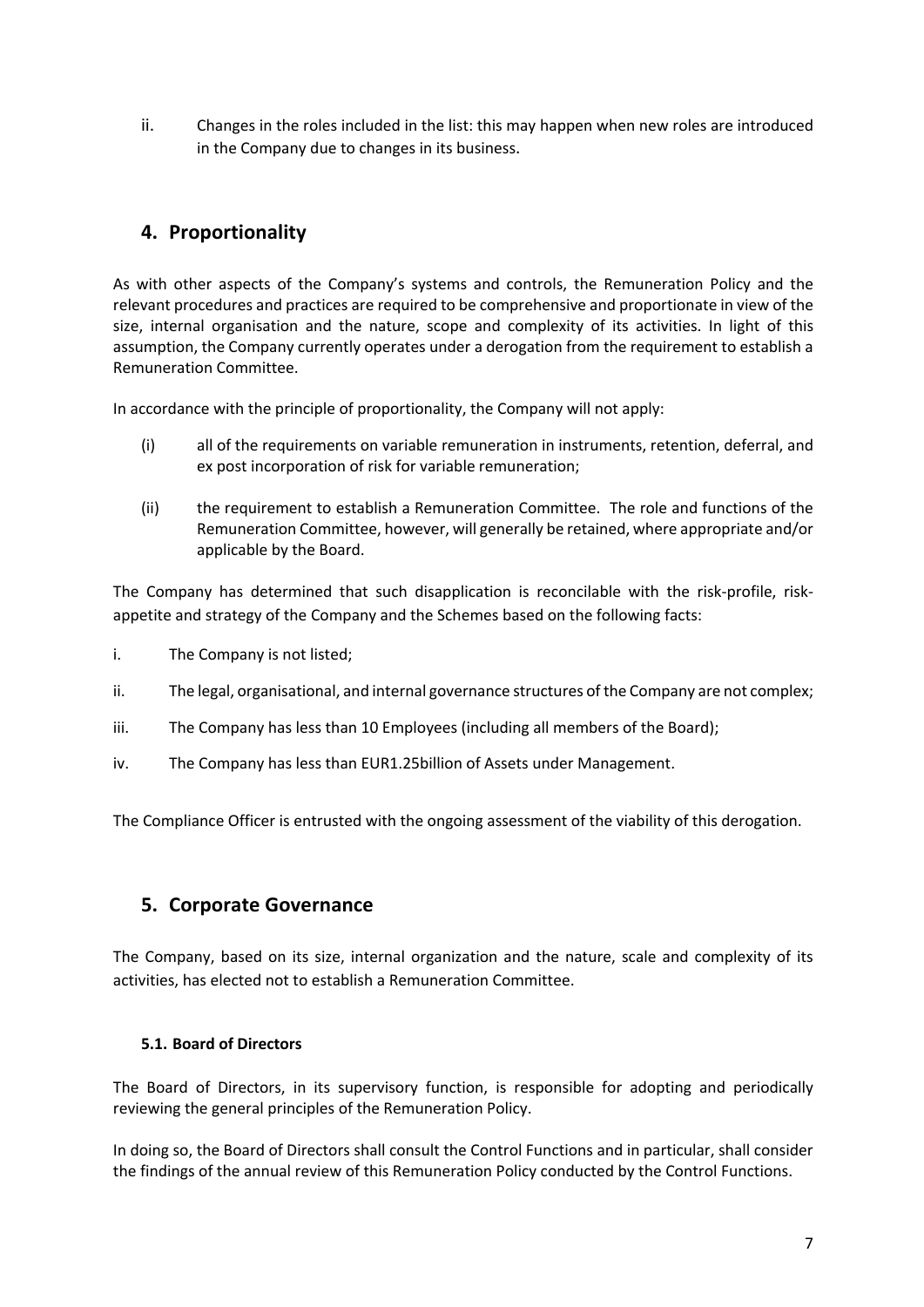Currently, the non-executive director on the Board handles the implementation of the Remuneration Policy in accordance with the Regulatory Framework.

The non-executive director of the Board is uncharged with the following tasks:

- i. oversight of the Remuneration Policy, to ensure these are operated in a way that promotes effective risk management and does not encourage risk taking which exceeds the stated risk appetite and framework;
- ii. ensuring that the risks associated with the operation of the Remuneration Policy are considered;
- iii. giving due regard to any relevant legal and regulatory requirements, and associated guidance, as well as to the risk and risk management implications of its decisions;

More generally, the non-executive director will be responsible for the preparation of decisions regarding remuneration, including those decisions which have implications for the risk and risk management of the Company or the Schemes and which are taken by the Board of Directors of the Company.

## **5.2 Control Functions**

The Control Functions shall be responsible for initiating and facilitating an annual review of the Remuneration Policy and its implementation, which review shall, in addition to a general assessment for compliance with all applicable law and guidance, be carried out in light of business developments.

The results of the annual review and any recommendations will be presented to the non-executive director of the Company, who shall promptly evaluate the results of the review, address any recommendations, and propose the relevant changes to the Remuneration Policy that he deems appropriate to the Board of Directors.

All changes or material exceptions to the Remuneration Policy are to be approved by the Board of Directors of the Company.

Notwithstanding the foregoing, the Control Functions may determine, in line with the Proportionality Principle, to perform a full independent review less frequently than annually, provided that the Control Functions shall at least certify on an annual basis, following a brief internal assessment, that there has been no material change to the applicable law or guidance, the risk-profiles of the Schemes, the Company's corporate governance structure, and generally all other relevant circumstances affecting the Remuneration Policy that might have changed since the last independent review.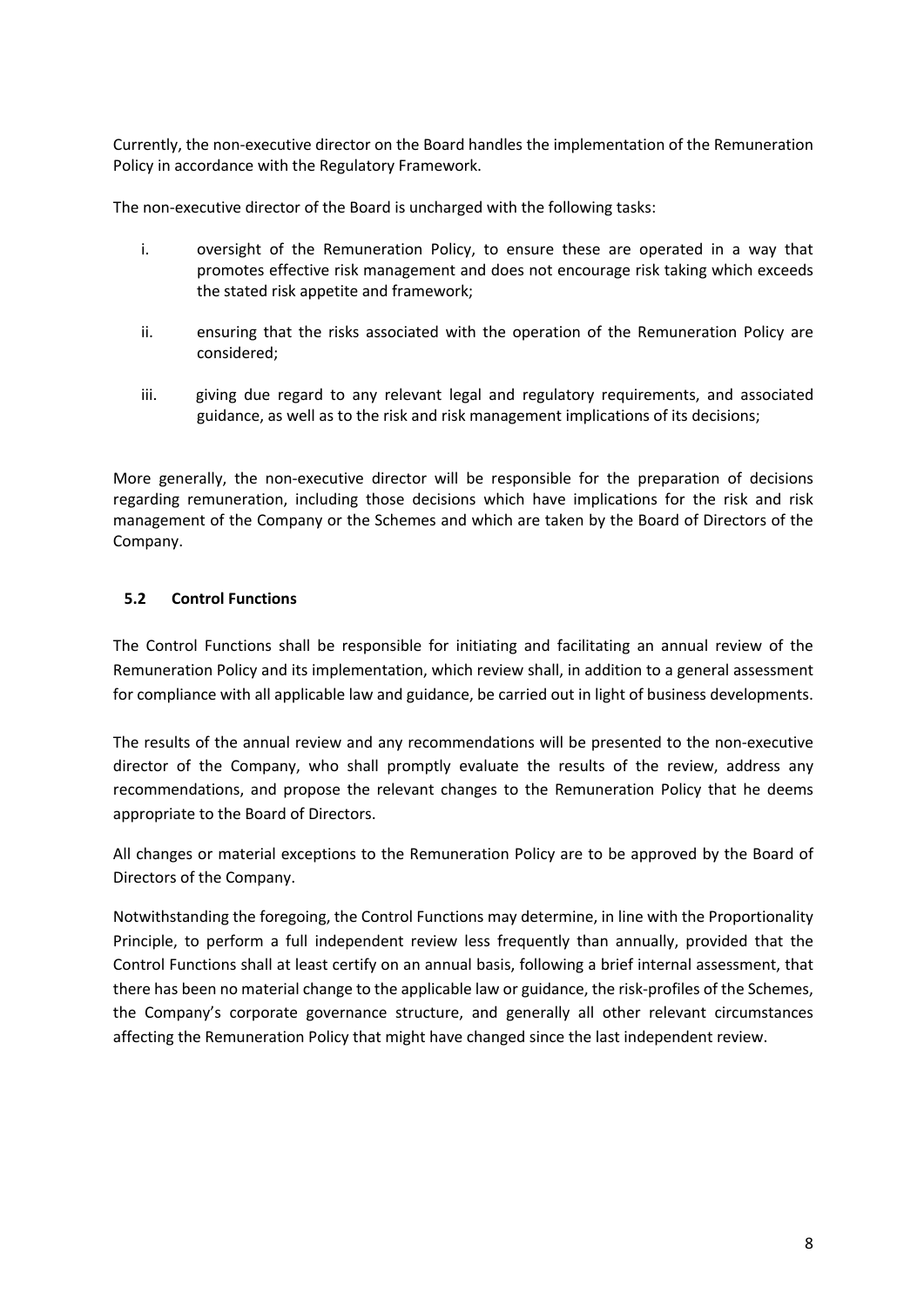# **6. Remuneration Structure**

Fixed based Remuneration – i.e. the regular fixed salary - agreed at the point of hiring and as amended infrequently from time to time, of any Identified Staff must be in line with prevailing market rates for the specific role(s) occupied. Salaries are reviewed, where deemed appropriate, on an annual basis at the earliest.

Individuals' salaries are reviewed based on their contribution to the overall strategy in the following areas:

- The overall growth of the Company and its financial affordability
- The effectiveness and efficiency of Operations.
- The consideration of the Company's ESG principles which are based on various Sustainability Factors.

The review also assesses the competencies for both financial and non-financial metrics, and specific behavioural competencies including compliance matters. Competencies assessed are:

- Contribution and effectiveness;
- Seniority;
- Business and technical knowledge including the level of education and amount of relevant courses attended;
- Attitude and commitment;
- Ability to carry out relevant role without supervision, considering the individual's experience, knowledge and skills;
- Compliance with and provision of all records required by the Company's policies and procedures.

The Company does not currently award, pay or provide any form of variable remuneration as at the date of this review.

Should any form of variable remuneration be adopted by Company (for example an end of year bonus), it shall ensure to maintain a prudent balance between having a sound financial situation and the payment of the award, pay out or vesting of variable remuneration. In any case, should the Company ever decide to award a variable remuneration element it shall ensure that the fixed component represents a sufficiently high proportion of the total remuneration. Furthermore, any potential variable remuneration shall include a comprehensive adjustment mechanism to integrate all relevant types of current and future risks, including sustainability risk;

In particular, the Company should ensure that its financial situation will not be adversely affected by:

- the overall pool of variable remuneration that will be awarded for that year; and
- the amount of variable remuneration that will be paid or vested in that year.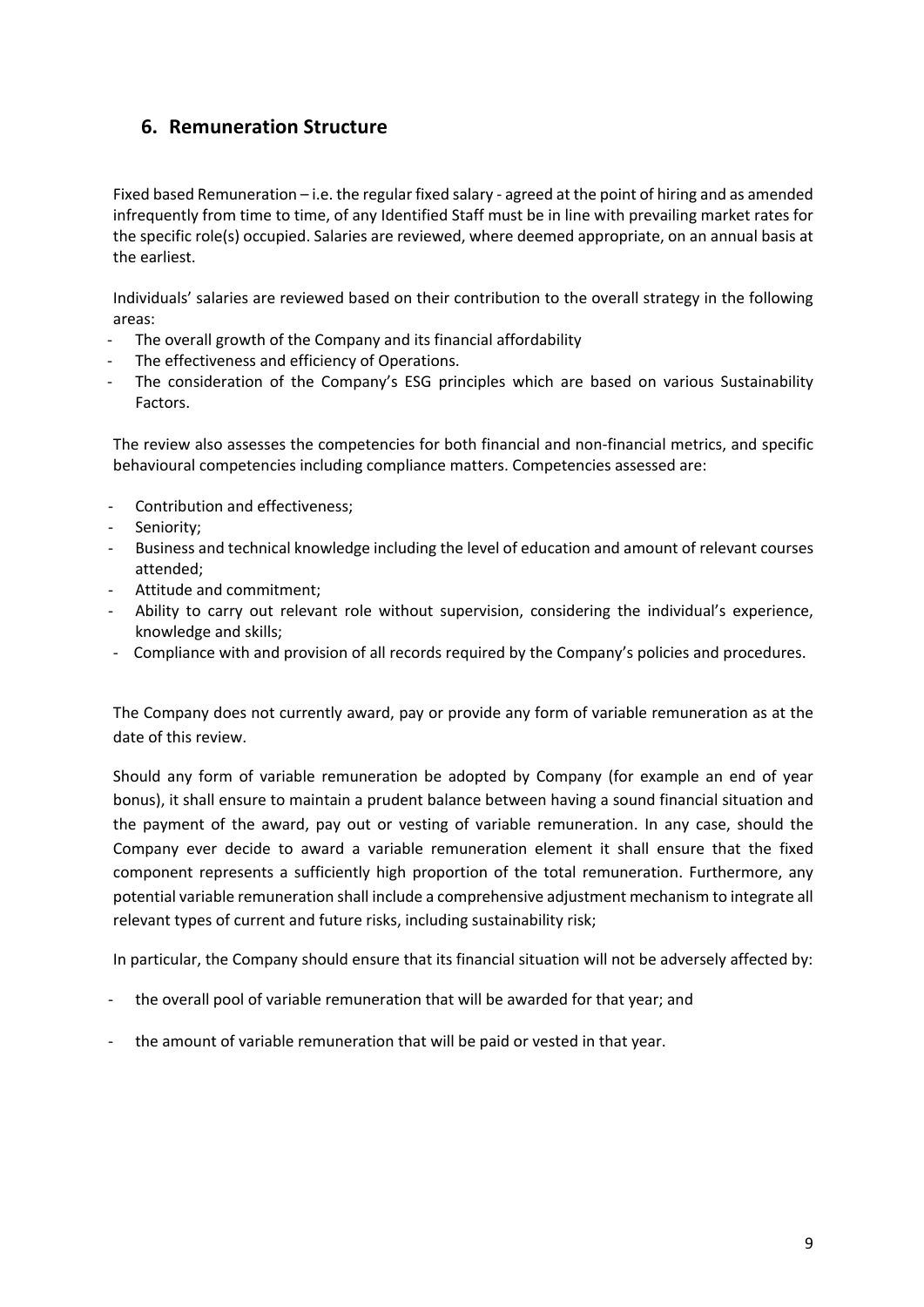# **7. ESG Principles**

The Company has defined the following ESG principles which are also considered when assessing the performance of employees and other relevant staff:

## **7.1 Environmental**

The Company encourages environmentally friendly measures such as:

- Avoiding printing of documents when these can be reviewed electronically.
- Recycling waste with separation of plastic, paper, organic, glass and general waste.
- Avoiding the use of single-use materials and encouraging the use of re-usable materials
- Energy efficiency through minimizing the consumption of electricity by:
	- Using energy efficient lighting and electronic devices.
	- Utilising natural light as much as practically possible this is possible thanks to the location of the office.
	- Avoiding unnecessary energy consumption, especially in rooms that are not occupied.

#### **7.2 Social**

The Company ensures to provide a safe environment for its staff members and to offer equal and fair salaries and working conditions in a non-discriminatory manner. To achieve this objective, it applies the following measures:

- The remuneration of employees is based on meritocracy, with the goal to compensate individuals, irrespective of their social background, country of origin, gender, age, race and/or sexual orientation, religion, and/or political opinions.
- The remuneration of each employee / functionary is based upon several factors as described in section 6 above. Such remuneration shall be competitive compared to the average market-based compensation offered throughout the industry the Company operates in, the professional seniority and academic experience, the skillset replicability of the individual.
- Neither the CEO nor any director nor any executive have golden parachutes, early retirement/exit premia, or other material corporate benefits.
- Providing a safe and pleasant environment to employees with direct access to the CEO irrelevant to the seniority level of the employee.
- Providing support to employees that may be facing certain difficulties to find mutually acceptable solutions.
- Avoiding the need for employees to work outside office hours.

The Company ensures to handle any client data with the utmost privacy (as far as legally possible) and it allows any potential client the ability to present their investment mandate proposal in a fair and non- discriminatory manner. Although all accepted mandates must be financially viable, the Company will not discriminate any potential client based on the size of their investment proposal alone.

Furthermore, when considering investment proposals by clients the Company shall avoid mandates that focus excessively on financial instruments or other products regarded as socially undesirable such as:

- Firearms manufacturing/dealing.
- Tobacco, alcohol and other addictive substances.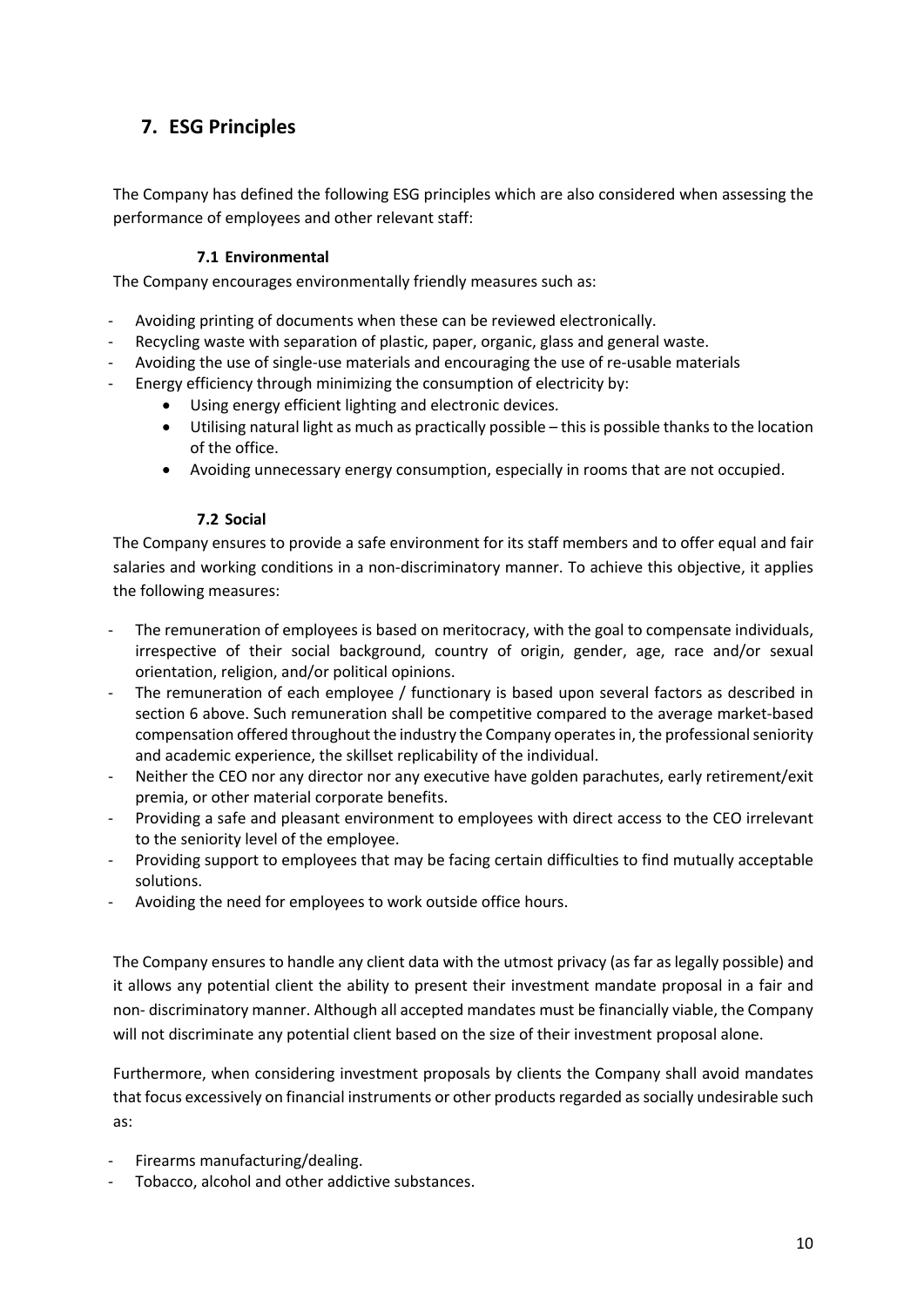- Highly polluting products/industries.
- Gambling.

#### **7.3 Governance**

Having an independent director on the Board adds accountability and independent checks. Such person has a direct influence on the decisions taken at the highest level of the Company. Additionally, the Company employs certain control functions that are not involved in the investment process. This adds accountability and reduces the risk of any collusion or any other undesirable effect on the Company or any of its stakeholders.

Furthermore, as a licenced entity, the Company must always have in place several policies and procedures such as the conflict-of-interest policy, the remuneration policy itself and the Compliance Monitoring Programme which ensure that governance factors are adhered to as much as possible.

The Company has no link to any political party within any jurisdiction that it or its clients may do business in.

## **8. Delegation**

When delegating portfolio management or risk management activities to third parties, the Company should ensure that:

a) the entities to which portfolio management or risk management activities have been delegated are subject to regulatory requirements on remuneration that are equally as effective as those applicable under this Policy;

b) appropriate contractual arrangements are put in place with entities to which portfolio manmanagement or risk management activities have been delegated in order to ensure that there is no circumvention of the remuneration rules set out in the present guidelines; these contractual arrangements should cover any payments made to the delegates' identified staff as compensation for the performance of portfolio or risk management activities on behalf of the Company.

The Company does not currently delegate any portfolio management activity. The Risk Management function is currently outsourced to Mr. Kyle Debono who has a fixed remuneration tied to the number of hours utilised to carry out his tasks as risk and compliance officer. The is no performance based or other variable remuneration element included in this contract.

## **9. Record Keeping**

In line with the record-keeping requirements set out in the Regulatory Framework, the Company should ensure that its Remuneration policies, practices and procedures are clear and welldocumented.